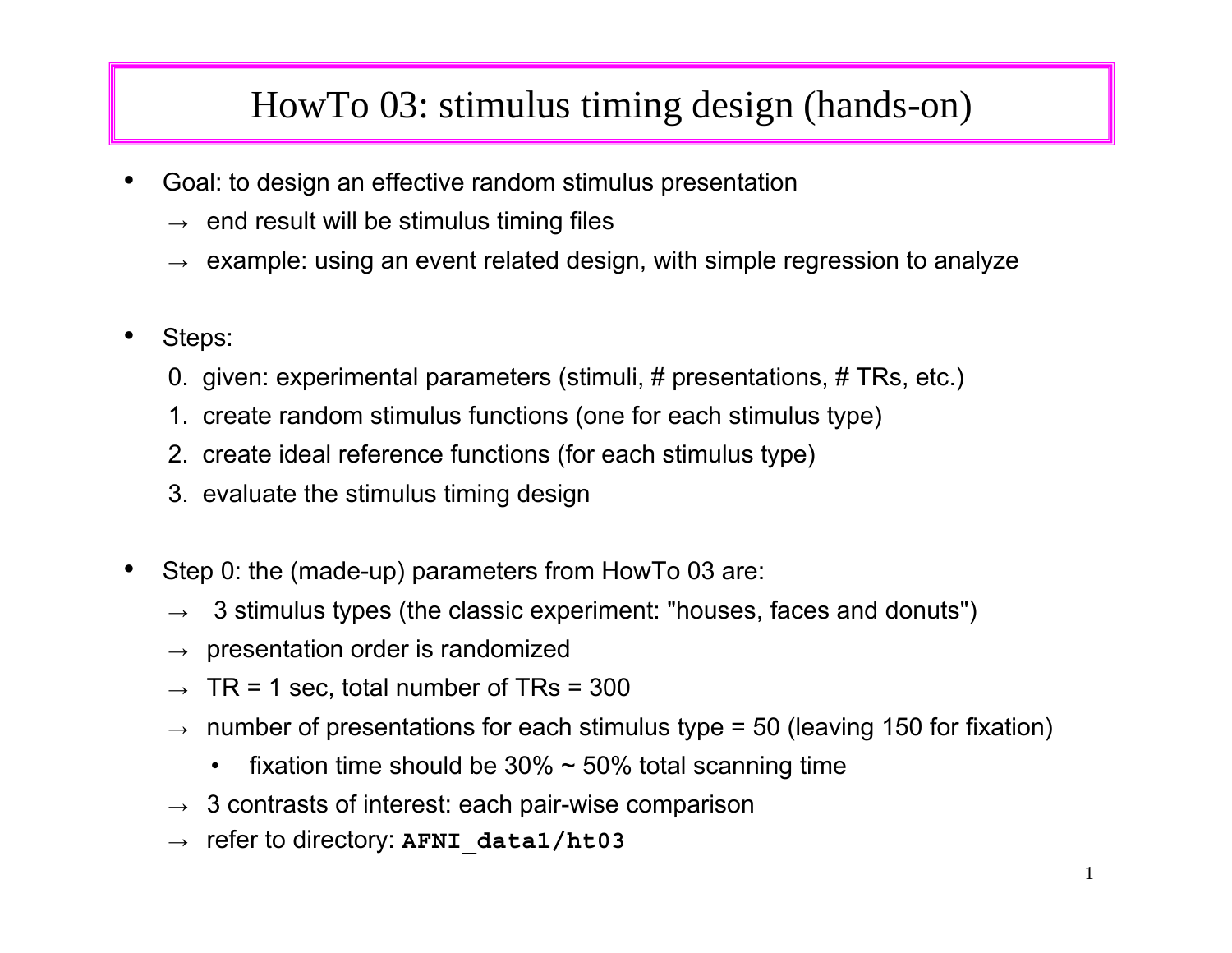- • Step 1: creation of random stimulus functions
	- $\rightarrow$  RSFgen: Random Stimulus Function generator
	- → command file: **c01.RSFgen**

```
RSFgen -nt 300 -num_stimts 3 \
-nreps 1 50 -nreps 2 50 -nreps 3 50 \
-seed 1234568 -prefix RSF.stim.001.
```
- $\rightarrow$  This creates 3 stimulus timing files: **RSF.stim.001.1.1D RSF.stim.001.2.1D RSF.stim.001.3.1D**
- • Step 2: create ideal response functions (linear regression case)
	- $\rightarrow$  waver: creates waveforms from stimulus timing files
		- effectively doing convolution
	- → command file: **c02.waver**

**waver -GAM -dt 1.0 -input RSF.stim.001.1.1D**

- $\rightarrow$  this will output (to the terminal window) the ideal response function, by convolving the Gamma variate function with the stimulus timing function
- $\rightarrow$  output length allows for stimulus at last TR (= 300 + 13, in this example)
- $\rightarrow$  use '1dplot' to view these results, command: <code>1dplot wav.\*.1D</code>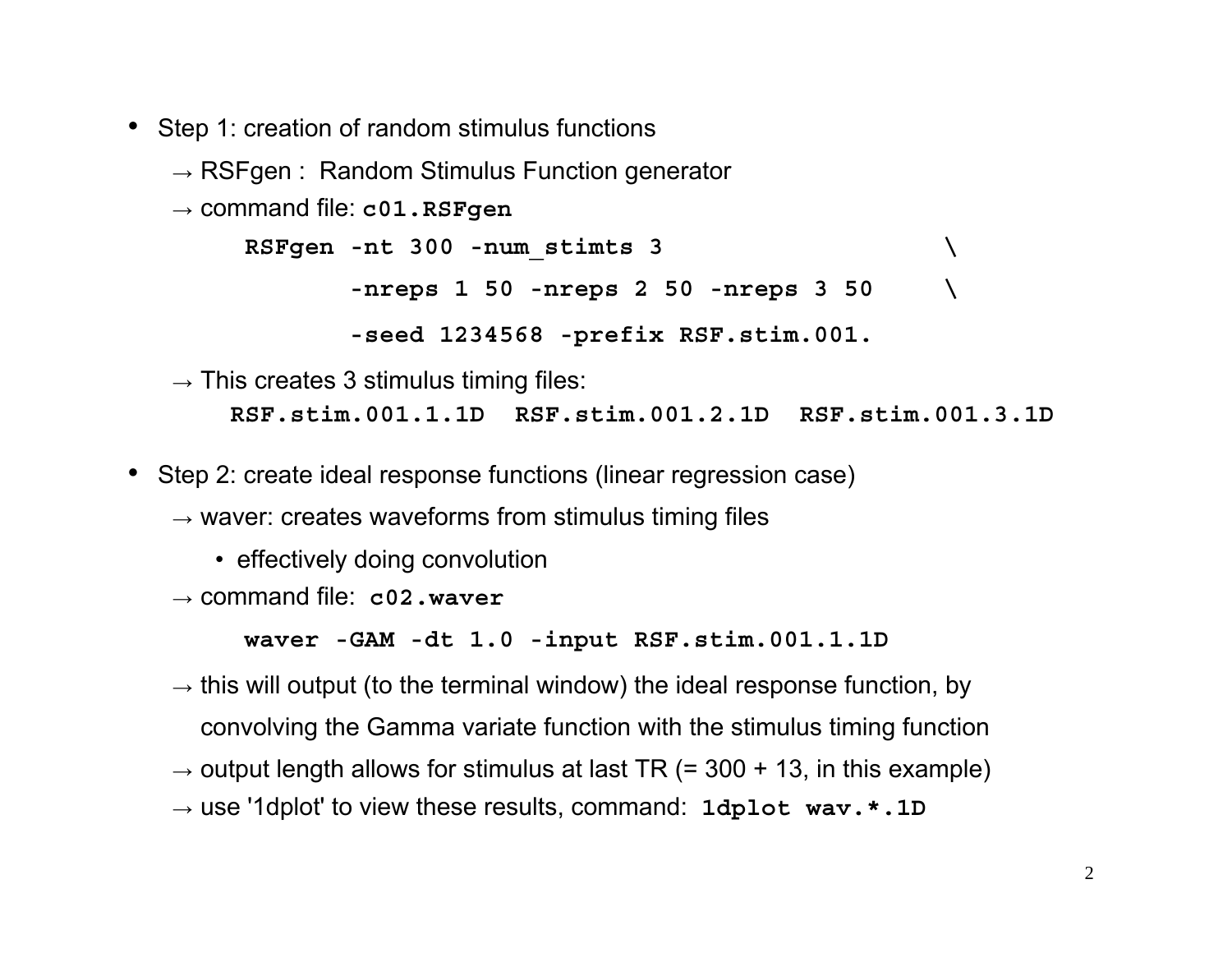

- •the first curve (for **wav.hrf.001.1.1D**) is displayed on the bottom
- •x-axis covers 313 seconds, but the graph is extended to a more "round" 325
- •y-axis happens to reach 274.5, shortly after 3 consecutive type-2 stimuli
- • the peak value for a single curve can be set using the **-peak** option in **waver** → **default peak is 100**
- •it is worth noting that there are no duplicate curves
- •can also use '**waver -one'** to put the curves on top of each other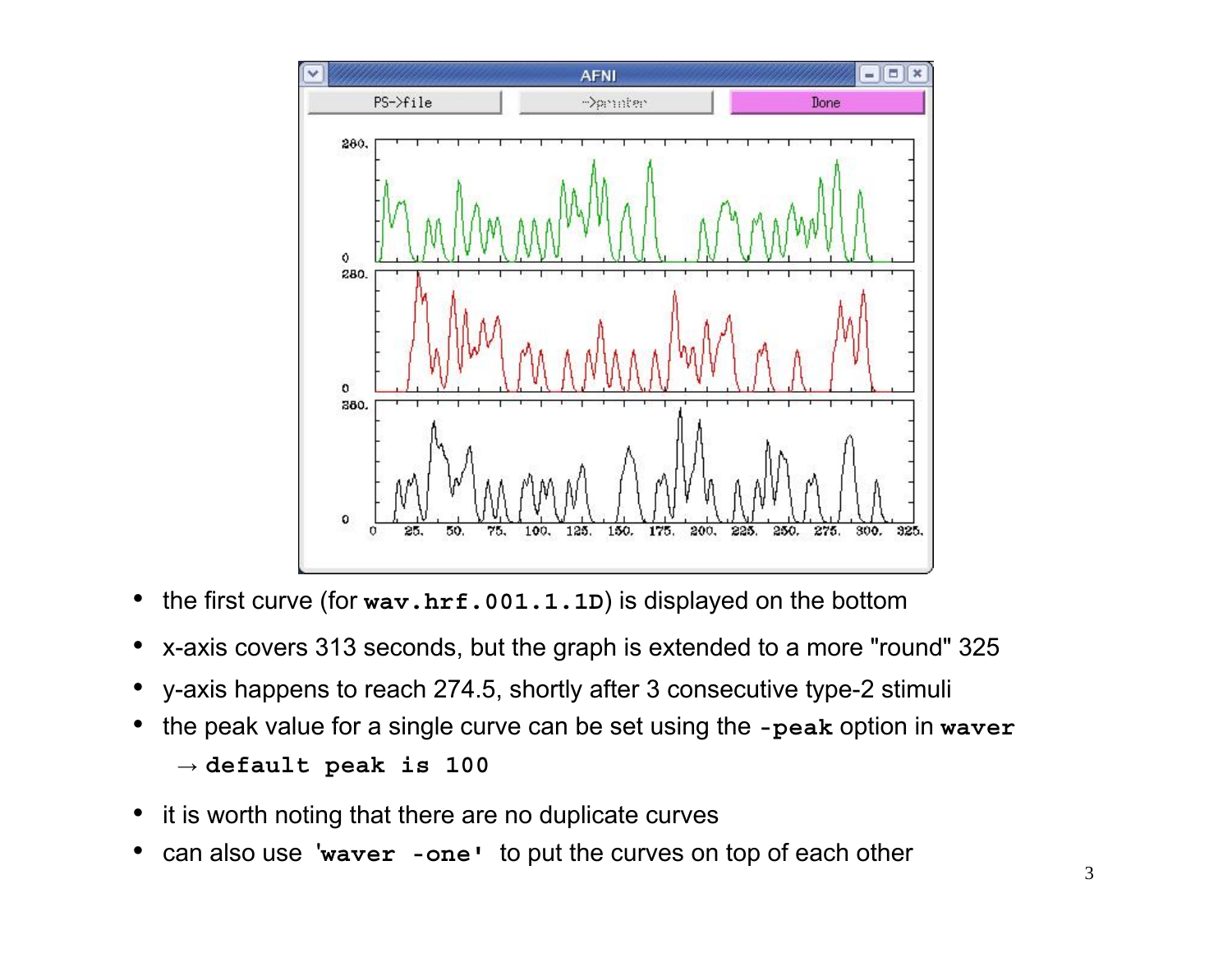- Step 3: evaluate the stimulus timing design
	- $\rightarrow$  use '3dDeconvolve -nodata': experimental design evaluation
	- → command file: **c03.3dDeconvolve**

| $\rightarrow$ command: 3dDeconvolve -nodata |  |
|---------------------------------------------|--|
| -nfirst 4 -nlast 299 -polort 1              |  |
| -num stimts 3                               |  |
| -stim file 1 "wav.hrf.001.1.1D"             |  |
| -stim label 1 "stim A"                      |  |
| -stim file 2 "wav.hrf.001.2.1D"             |  |
| -stim label 2 "stim B"                      |  |
| -stim file 3 "wav.hrf.001.3.1D"             |  |
| -stim label 3 "stim C"                      |  |
| -glt 1 contrasts/contrast AB                |  |
| -glt 1 contrasts/contrast AC                |  |
| -glt 1 contrasts/contrast BC                |  |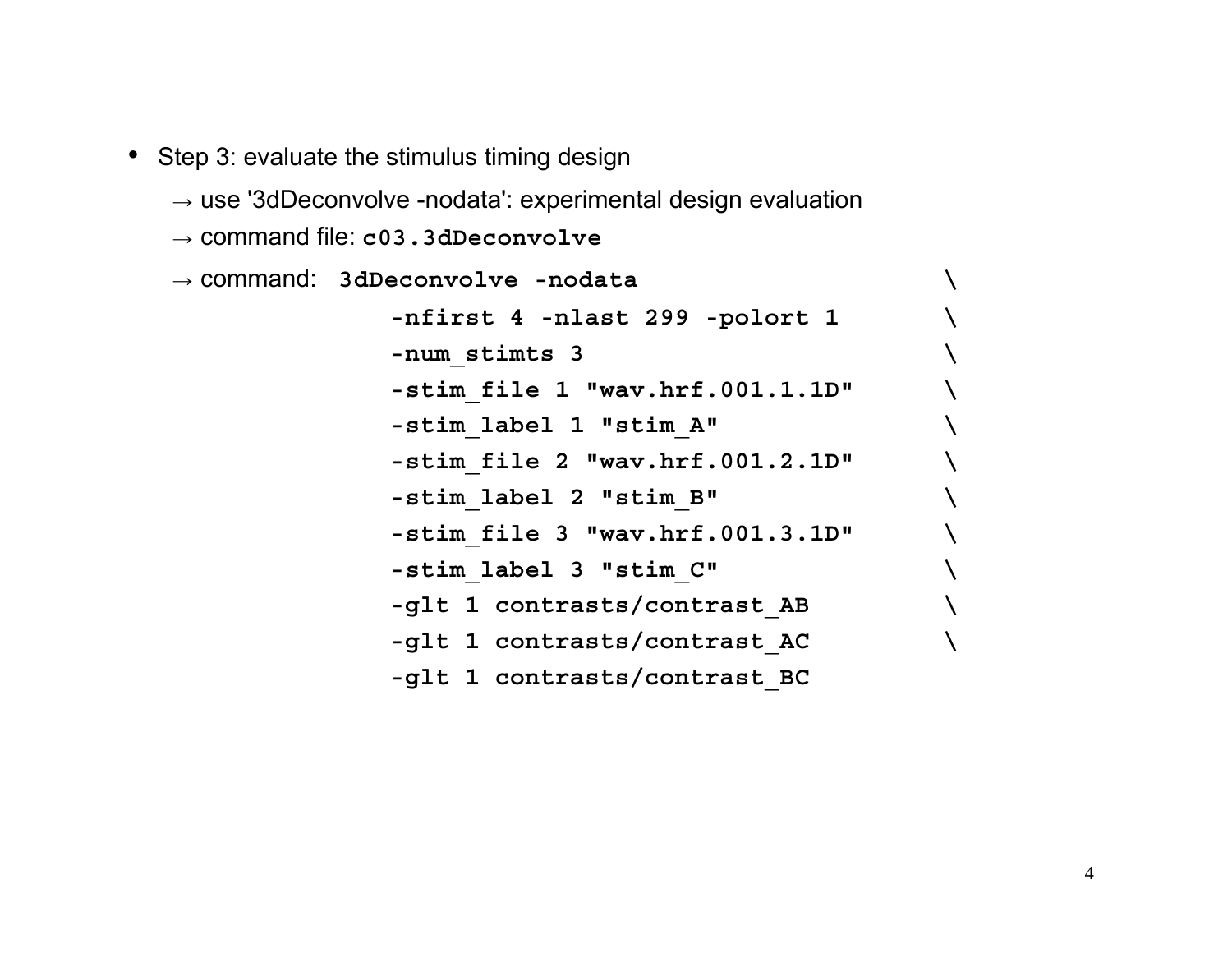- Use the 3dDeconvolve output to evaluate the normalized standard deviations of the contrasts.
- For this HowTo script, the deviations of the GLT's are summed. Other options are valid, such as summing all values, or just those for the stimuli, or summing squares.
- $\bullet$ Output (partial):

**Stimulus: stim\_A h[ 0] norm. std. dev. = 0.0010 Stimulus: stim\_B h[ 0] norm. std. dev. = 0.0009 Stimulus: stim\_C h[ 0] norm. std. dev. = 0.0011 General Linear Test: GLT #1 LC[0] norm. std. dev. = 0.0013 General Linear Test: GLT #2 LC[0] norm. std. dev. = 0.0012 General Linear Test: GLT #3 LC[0] norm. std. dev. = 0.0013**

- What does this output mean?
	- → What is **norm. std. dev.**?

 $\rightarrow$  How does this compare to results using different stimulus timing patterns?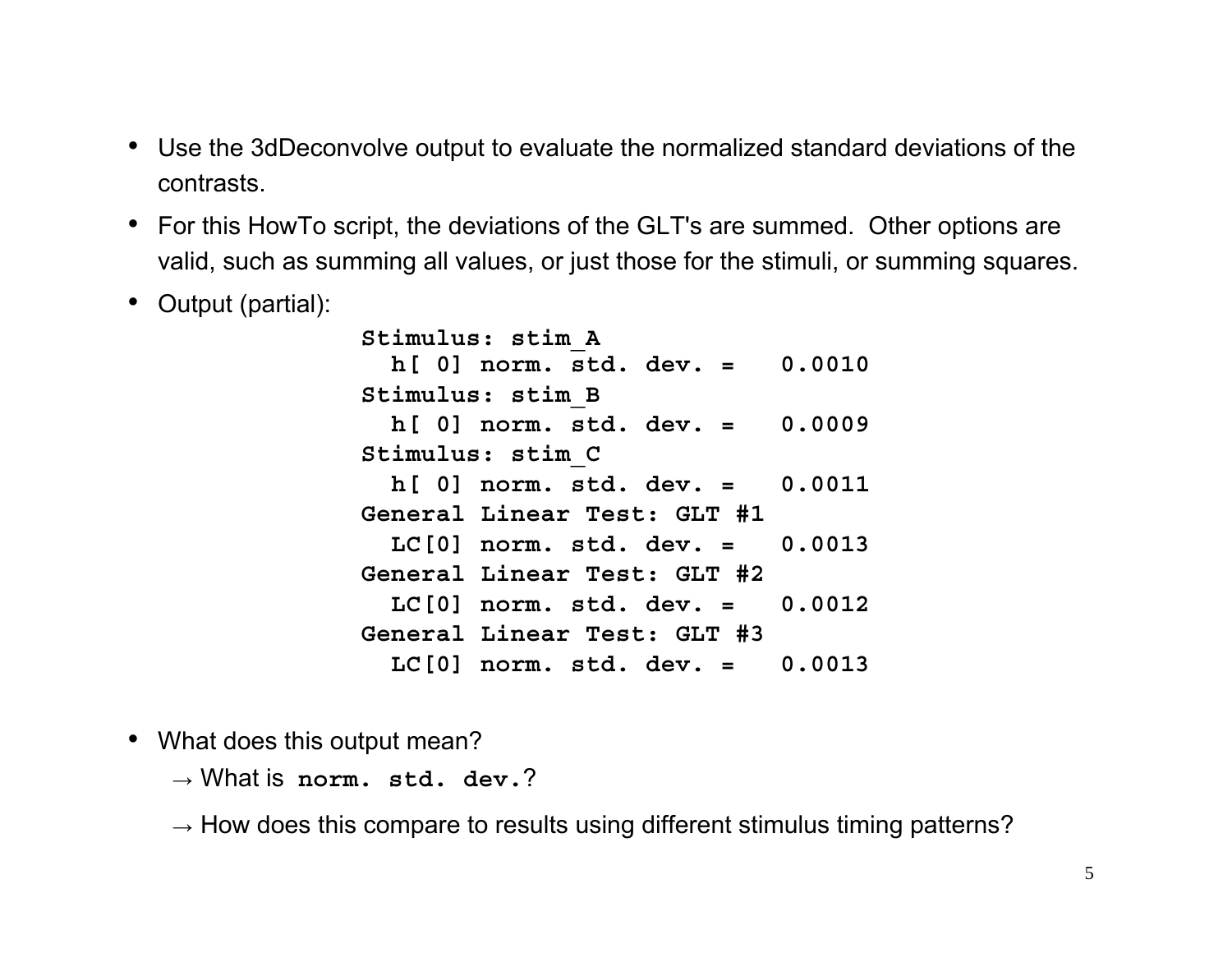## Basics about Regression

- •• Regression Model (General Linear System)
	- $\rightarrow$  Simple Regression Model (one regressor):  $\mathsf{Y}(t) = \alpha_{0} + \alpha_{1}t + \beta \; \mathsf{r}(t) + \varepsilon(t)$ 
		- Run **3dDeconvolve** with regressor *r(t),*  a time series IRF
	- → Deconvolution and Regression Model (one stimulus with a lag of *p* TR's):

*Y(t)* <sup>=</sup> <sup>α</sup>*0+* <sup>α</sup>*1t+*β*0f(t)+*β*1f(t-TR)…+*β*pf(t-p\*TR)+* <sup>ε</sup>*(t)*

- Run **3dDeconvolve** with stimulus files ( containing 0's and 1's)
- • Model in Matrix Format: *Y* = *X*β <sup>+</sup> ε
	- $\rightarrow$  *X*: design matrix more rows (TR's) than columns (baseline parameters + beta weights).

| $\alpha_0$ $\alpha_1$ $\beta$ |                  | $\alpha_0 \alpha_1 \beta_0 \dots \beta_p$                      |
|-------------------------------|------------------|----------------------------------------------------------------|
| 1 1 $r(0)$<br>1 2 $r(1)$      |                  | 1 $p$ $t_p$ $\ldots$ $t_0$<br>1 $p+1$ $t_{p+1}$ $\ldots$ $t_1$ |
|                               | 1 $N-1$ $r(N-1)$ | 1 $N-1$ $f_{N-1}$ $\ldots$ $f_{N-p-1}$                         |

 $\rightarrow$   $\varepsilon$ : random (system) error *N*(0,  $\sigma^2$ )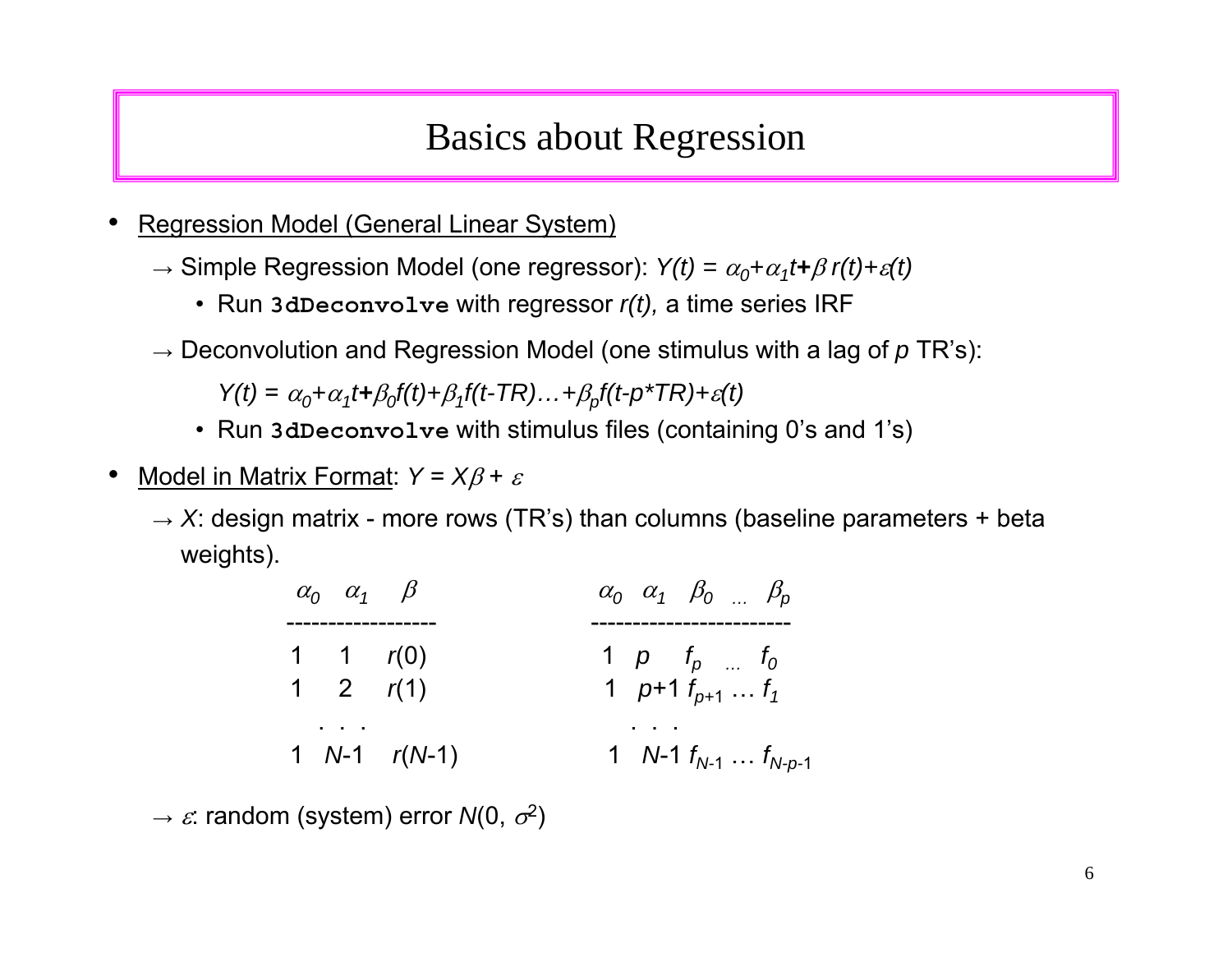- •Solving the Linear System :  $Y = X\beta + \varepsilon$ 
	- → the basic goal of **3dDeconvolve**
	- $\rightarrow$  Least Square Estimate (LSE): making sum of squares of residual (unknown/unexplained) error  $\varepsilon' \varepsilon$  minimal  $\rightarrow$  Normal equation: *(X'X)*  $\beta = X'Y$
	- → When *X* is of full rank (all columns are independent), β**^** <sup>=</sup>*(X'X)-1X'Y*
- • Geometric Interpretation:
	- → project vector *Y* onto a space spanned by the regressors (the column vectors of design matrix *X)*

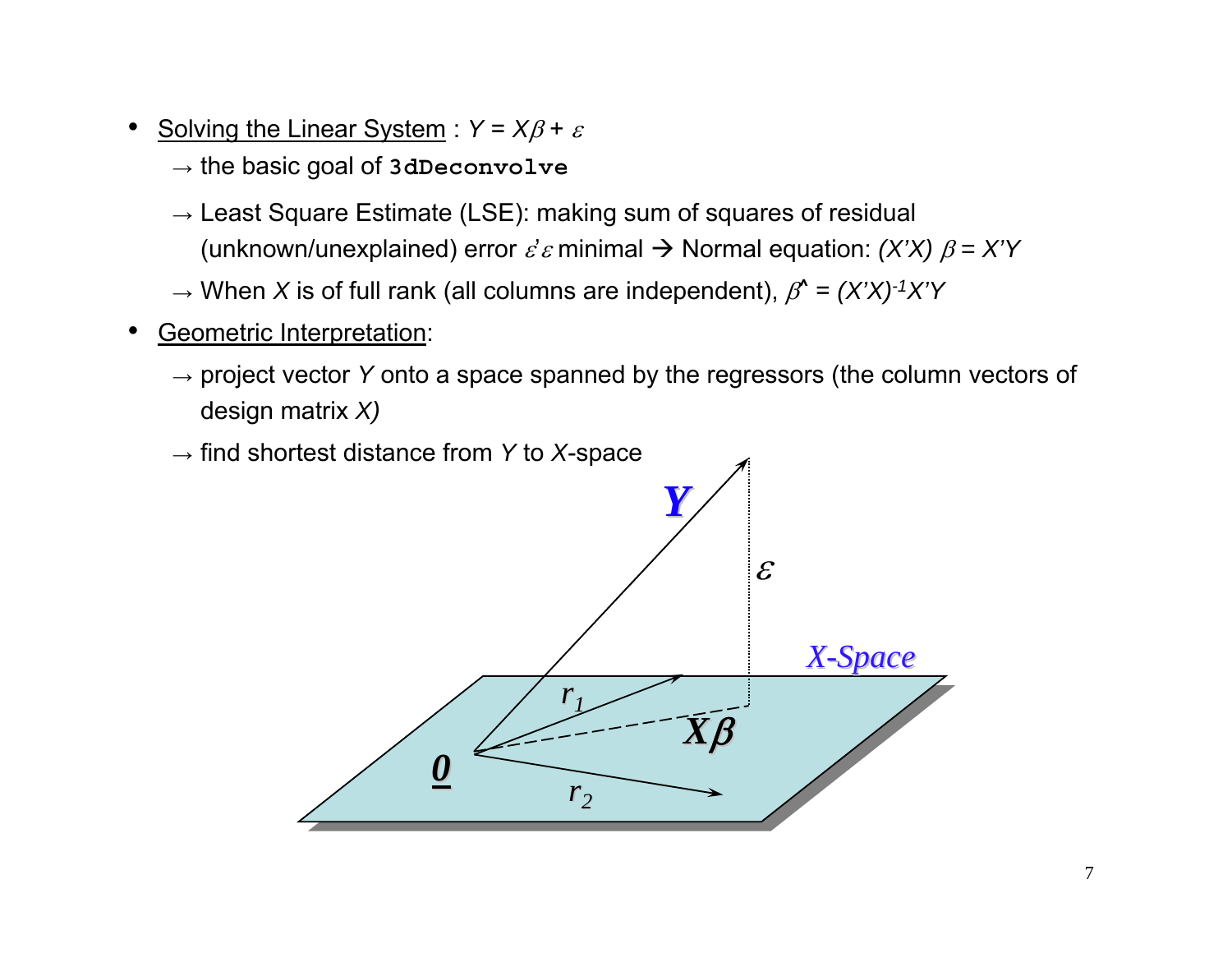- X matrix examples (very simple 4 stimulus events, data is perfectly modeled)
	- $\rightarrow$  suppose that we expect the response to a stimulus to look like (0, 2, 1, 0, 0, 0, …)
	- $\rightarrow$  regression: solve **Y** = β0 \* r0 + β1 \* r1  $\,$  (for β0 and β1)
	- $\rightarrow$  deconvolution: solve **Y** =  $\gamma$ 0 \* d0 +  $\gamma$ 1 \* d1 +  $\gamma$ 2 \* d2 +  $\gamma$ 3 \* d3  $\quad$  (for  $\gamma$ 0,  $\gamma$ 1,  $\gamma$ 2,  $\gamma$ 3)

|      | expected                       |    | regression           |                  | deconvolution |                       |                |                       |                |
|------|--------------------------------|----|----------------------|------------------|---------------|-----------------------|----------------|-----------------------|----------------|
|      | response                       | Y  | $\beta$ <sup>0</sup> | $\beta$ 1        |               | $\gamma$ <sup>0</sup> | $\gamma$ 1     | $\gamma$ <sup>2</sup> | $\gamma$ 3     |
|      |                                |    | r0                   | r1               |               | d0                    | dd1            | d2                    | d3             |
| stim | $\mathbf 0$                    | 10 | 1                    | $\boldsymbol{0}$ |               | 1                     | 1              | $\mathbf 0$           | $\mathbf 0$    |
|      | $\overline{2}$                 | 14 | $\mathbf 1$          | $\overline{2}$   |               | $\mathbf 1$           | $\overline{0}$ | 1                     | $\overline{0}$ |
|      | 1                              | 12 | 1                    | $\mathbf 1$      |               | 1                     | $\mathbf 0$    | $\mathbf 0$           | 1              |
|      |                                | 10 | 1                    | $\mathbf 0$      |               | 1                     | $\overline{0}$ | $\mathbf 0$           | $\overline{0}$ |
| stim | $\mathbf 0$                    | 10 | 1                    | $\overline{0}$   |               | 1                     | 1              | $\overline{0}$        | $\overline{0}$ |
|      | $\overline{2}$                 | 14 | 1                    | $\overline{2}$   |               | 1                     | $\mathbf 0$    | 1                     | $\mathbf 0$    |
|      | 1                              | 12 | $\mathbf 1$          | $\overline{1}$   |               | 1                     | $\overline{0}$ | $\overline{0}$        | 1              |
| stim | $\mathbf 0$                    | 10 | $\mathbf{1}$         | $\overline{0}$   |               | 1                     | 1              | $\mathbf 0$           | $\overline{0}$ |
| stim | $\overline{2}$<br>$\mathbf 0$  | 14 | 1                    | $\overline{2}$   |               | 1                     | $\mathbf 1$    | $\mathbf 1$           | $\mathbf 0$    |
|      | $\overline{2}$<br>$\mathbf{1}$ | 16 | $\mathbf 1$          | 3                |               | 1                     | $\overline{0}$ | 1                     | $\mathbf 1$    |
|      | 1                              | 12 | $\mathbf 1$          | $\mathbf 1$      |               | 1                     | $\mathbf 0$    | $\mathbf 0$           | 1              |
|      |                                | 10 | 1                    | $\mathbf 0$      |               | 1                     | $\mathbf 0$    | $\overline{0}$        | $\overline{0}$ |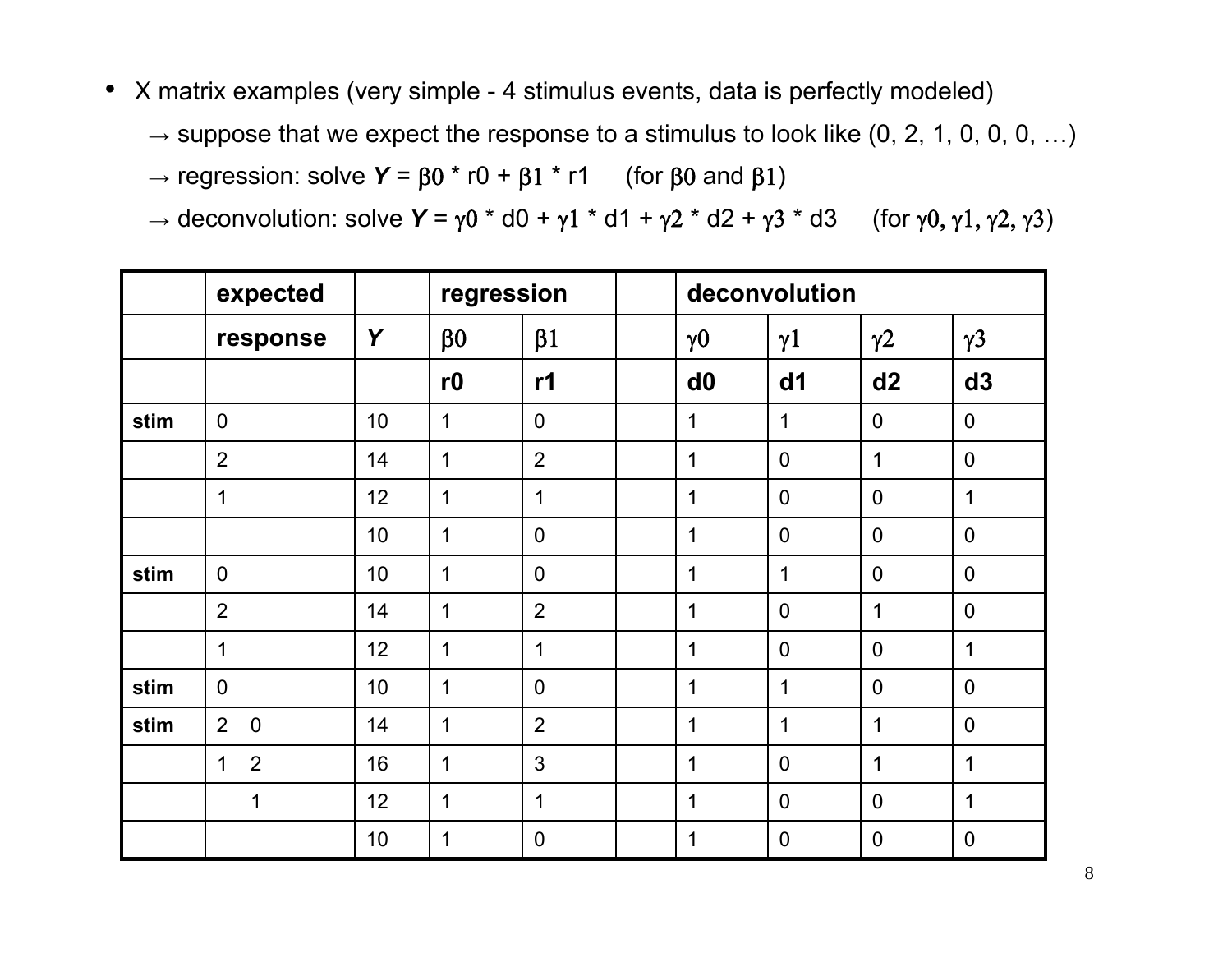- X matrix examples (based on modified HowTo 03 script, stimulus #3):
	- $\rightarrow$  regression: baseline, linear drift, 1 regressor (ideal response function)
	- $\rightarrow$  deconvolution: baseline, linear drift, 8 regressors (lags)
	- $\rightarrow$  decide on appropriate values of:  $\,\alpha_0^{}\,\,\alpha_1^{}\,\, \beta_0^{}$

|        | regression   |                |           |              | $deconvolution - with lags (0-7)$ |              |              |             |             |   |                  |                                                                                 |             |
|--------|--------------|----------------|-----------|--------------|-----------------------------------|--------------|--------------|-------------|-------------|---|------------------|---------------------------------------------------------------------------------|-------------|
|        | $\alpha_0$   | $\alpha_1$     | $\beta_0$ | $\alpha_0$   | $\alpha_1$                        |              |              |             |             |   |                  | $\beta_0$ $\beta_1$ $\beta_2$ $\beta_3$ $\beta_4$ $\beta_5$ $\beta_6$ $\beta_7$ |             |
| 500    | 1            | 0              | 0         | 1            | 0                                 | 0            | 0            | 0           | 0           | 0 | 0                | 0                                                                               | 0           |
| 500    | $\mathbf{1}$ | $\mathbf{1}$   | 0         | $\mathbf 1$  | 1                                 | 1            | 0            | 0           | $\mathbf 0$ | 0 | $\boldsymbol{0}$ | 0                                                                               | 0           |
| 500.01 | 1            | $\overline{2}$ | 0.1       | $\mathbf 1$  | $\overline{2}$                    | 1            | $\mathbf{1}$ | 0           | 0           | 0 | 0                | 0                                                                               | 0           |
| 500.91 | 1            | 3              | 9.1       | 1            | 3                                 | 0            | 1            | 1           | 0           | 0 | $\mathbf 0$      | 0                                                                               | 0           |
| 505.60 | 1            | 4              | 56.0      | $\mathbf 1$  | 4                                 | 0            | 0            | $\mathbf 1$ | 1           | 0 | 0                | 0                                                                               | 0           |
| 513.69 | 1            | 5              | 136.9     | 1            | 5                                 | 0            | 0            | 0           | 1           | 1 | $\mathbf 0$      | 0                                                                               | 0           |
| 518.82 | 1            | 6              | 188.2     | 1            | 6                                 | 0            | 0            | $\mathbf 0$ | 0           | 1 | 1                | 0                                                                               | 0           |
| 517.42 | 1            | 7              | 174.2     | $\mathbf 1$  | 7                                 | $\mathbf{1}$ | 0            | $\mathbf 0$ | 0           | 0 | 1                | 1                                                                               | 0           |
| 512.19 | 1            | 8              | 121.9     | 1            | 8                                 | 0            | $\mathbf 1$  | 0           | 0           | 0 | 0                | 1                                                                               | $\mathbf 1$ |
| 507.81 | 1            | 9              | 78.1      | $\mathbf{1}$ | 9                                 | 0            | 0            | 1           | 0           | 0 | 0                | 0                                                                               | 1           |
| 508.06 | 1            | 10             | 80.6      | 1            | 10                                | 1            | 0            | $\mathbf 0$ | 1           | 0 | $\mathbf 0$      | 0                                                                               | 0           |
| 510.44 | 1            | 11             | 104.4     | 1            | 11                                | 0            | 1            | 0           | 0           | 1 | $\mathbf 0$      | 0                                                                               | 0           |
| 511.29 | 1            | 12             | 112.9     | 1            | 12                                | 0            | 0            | 1           | 0           | 0 | 1                | $\mathbf 0$                                                                     | 0           |
| 512.49 | 1            | 13             | 124.9     | 1            | 13                                | 1            | 0            | 0           | 1           | 0 | 0                | 1                                                                               | 0           |
| 513.64 | 1            | 14             | 136.4     | 1            | 14                                | 0            | 1            | 0           | 0           | 1 | 0                | 0                                                                               | 1           |
| 513.06 | 1            | 15             | 130.6     | 1            | 15                                | 0            | 0            | 1           | $\mathbf 0$ | 0 | 1                | 0                                                                               | 0           |
| 513.32 | 1            | 16             | 133.2     | 1            | 16                                | 0            | 0            | 0           | 1           | 0 | 0                | 1                                                                               | 0           |
| 513.98 | 1            | 17             | 139.8     | 1            | 17                                | 0            | 0            | 0           | 0           | 1 | 0                | 0                                                                               | $\mathbf 1$ |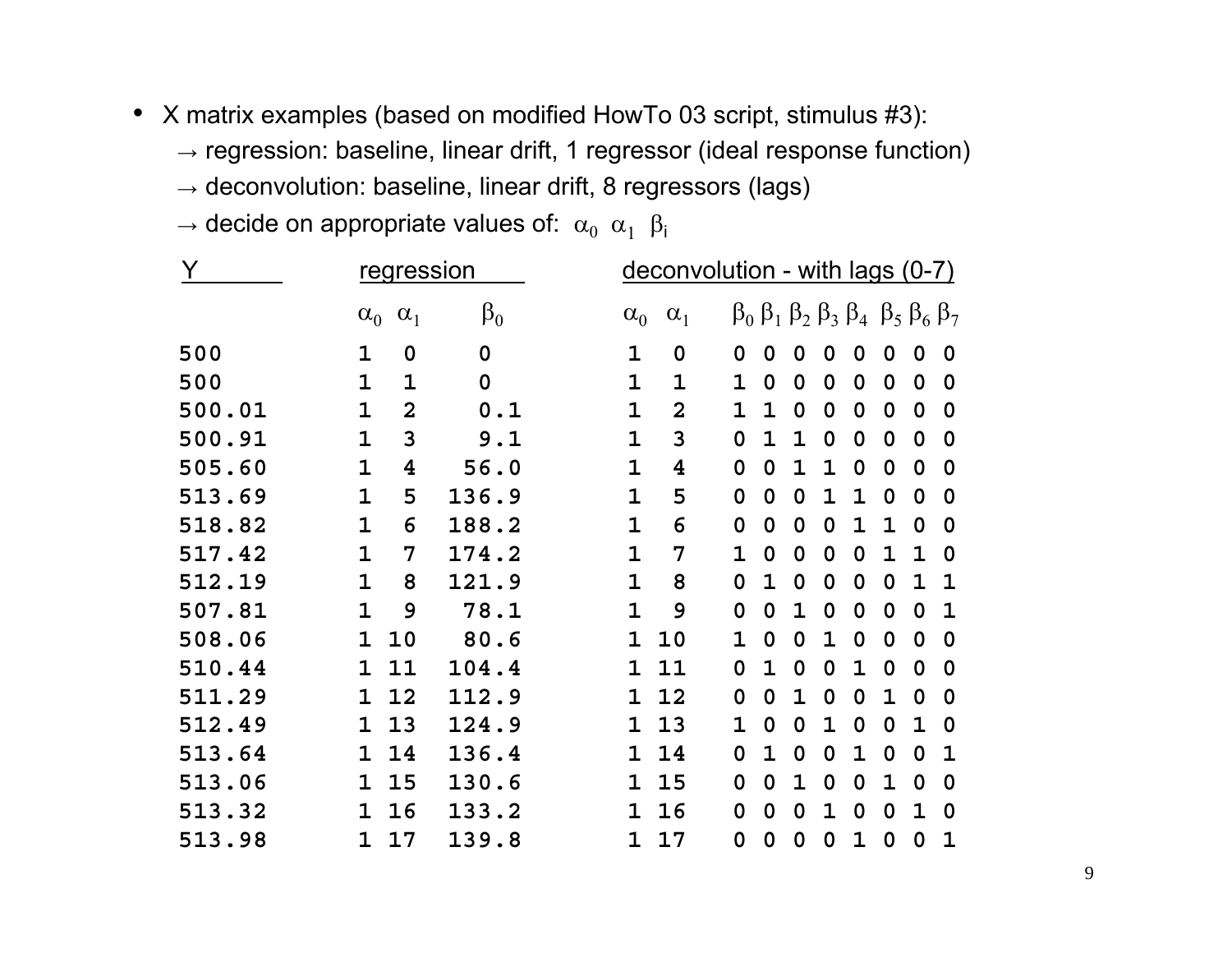- A bad example: see directory **AFNI\_data1/ht03/bad\_stim/c20.bad\_stim**
	- $\rightarrow$  2 stimuli, 2 lags each

 $\rightarrow$  stimulus 2 happens to follow stimulus 1

| baseline    | linear drift   | <b>S1L1</b> | <b>S1L2</b> | <b>S2L1</b> | <b>S2L2</b> |
|-------------|----------------|-------------|-------------|-------------|-------------|
| $\mathbf 1$ | 0              | 0           | 0           | 0           |             |
| 1           | 1              |             | 0           | Ω           | 0           |
| 1.          | $\overline{2}$ |             | ∩           | 0           | 0           |
| 1           | 3              | 1           | 0           | Ω           | O           |
| 1           | $\overline{4}$ | O           | $\mathbf 1$ | 1           | 0           |
|             | 5              | O           | 0           | 0           | 1           |
| 1           | 6              | 1           | 0           | Ω           | 0           |
| 1           | 7              | Ω           | 1           |             | Ω           |
| 1           | 8              | $\Omega$    | 0           | ∩           | 1           |
| 1           | 9              | ∩           | 0           | O           | 0           |
| 1           | $10$           | 1           | 0           | 0           | 0           |
| 1           | 11             | O           | 1           | 1           | ი           |
| 1           | 12             |             | ∩           | O           | 1           |
| $\mathbf 1$ | 13             | 1           | 1           | 1           | 0           |
| $\mathbf 1$ | 14             | O           | 1           | 1           | $\mathbf 1$ |
| 1           | 15             | 1           | 0           | ი           | 1           |
| 1           | 16             | O           | 1           | 1           | 0           |
|             | 17             | 1           | ∩           | 0           | 1           |
| 1           | 18             | Ω           | 1           | 1           | ∩           |
|             | 19             |             | 0           | Ω           | 1           |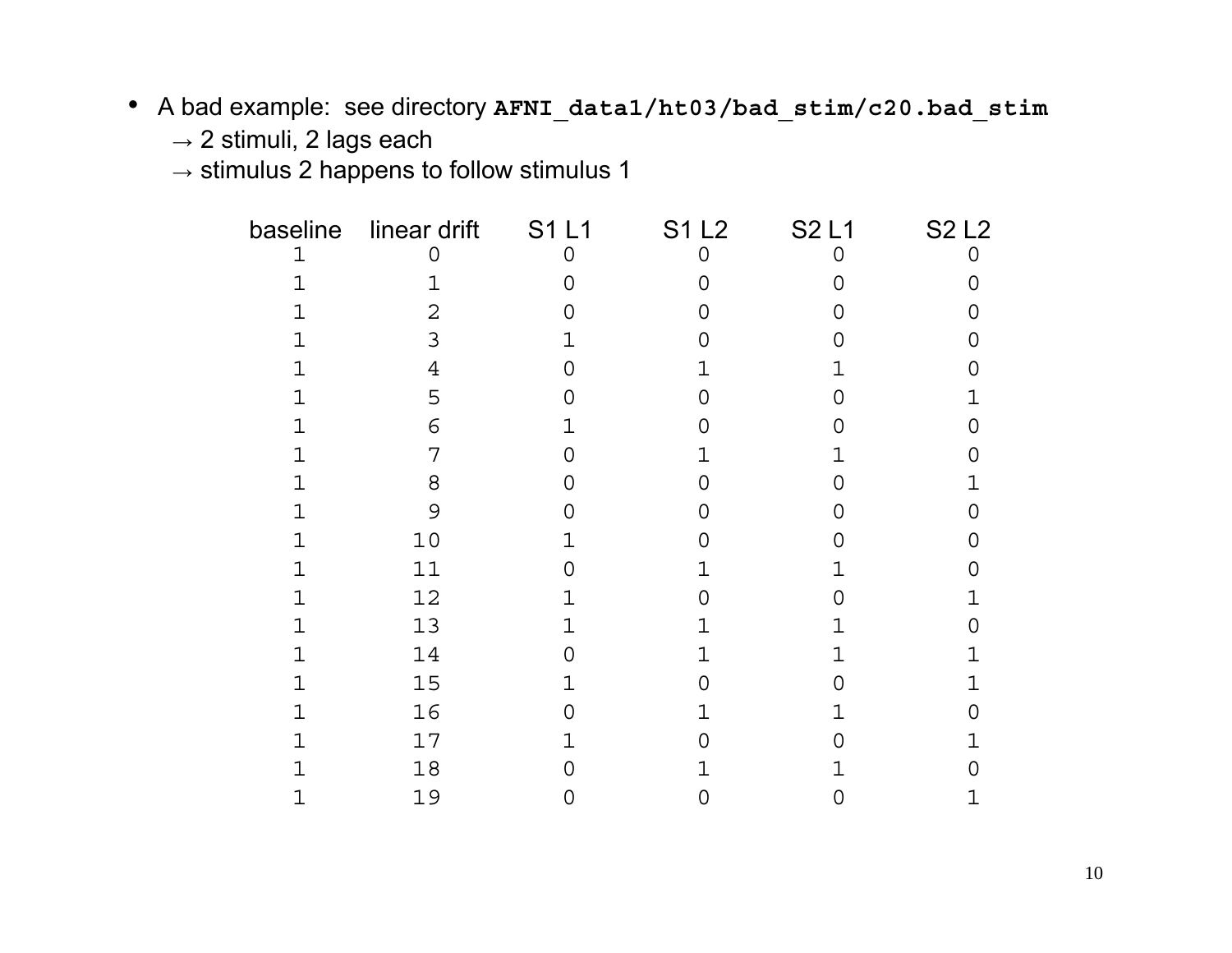## •Multicollinearity Problem

- → **3dDeconvolve Error: Improper X matrix (cannot invert X'X)**
- → *X'X* is singular (not invertible) **<sup>↔</sup>** at least one column of *X* is linearly dependent on the other columns
- $\rightarrow$  normal equation has no unique solution
- $\rightarrow$  Simple regression case:
	- mistakenly provided at least two identical regressor files, or some inclusive regressors, in **3dDeconvolve**
	- all regressiors have to be orthogonal (exclusive) with each other
	- easy to fix: use **1dplot** to diagnose
- $\rightarrow$  Deconvolution case:
	- mistakenly provided at least two identical stimulus files, or some inclusive stimuli, in **3dDeconvolve**
		- ¾ easy to fix: use **1dplot** to diagnose
	- intrinsic problem of experiment design: lack of randomness in the stimuli
		- $\triangleright$  varying number of lags may or may not help.
		- $\triangleright$  running RSFgen can help to avoid this
- → see **AFNI\_data1/ht03/bad\_stim/c20.bad\_stim**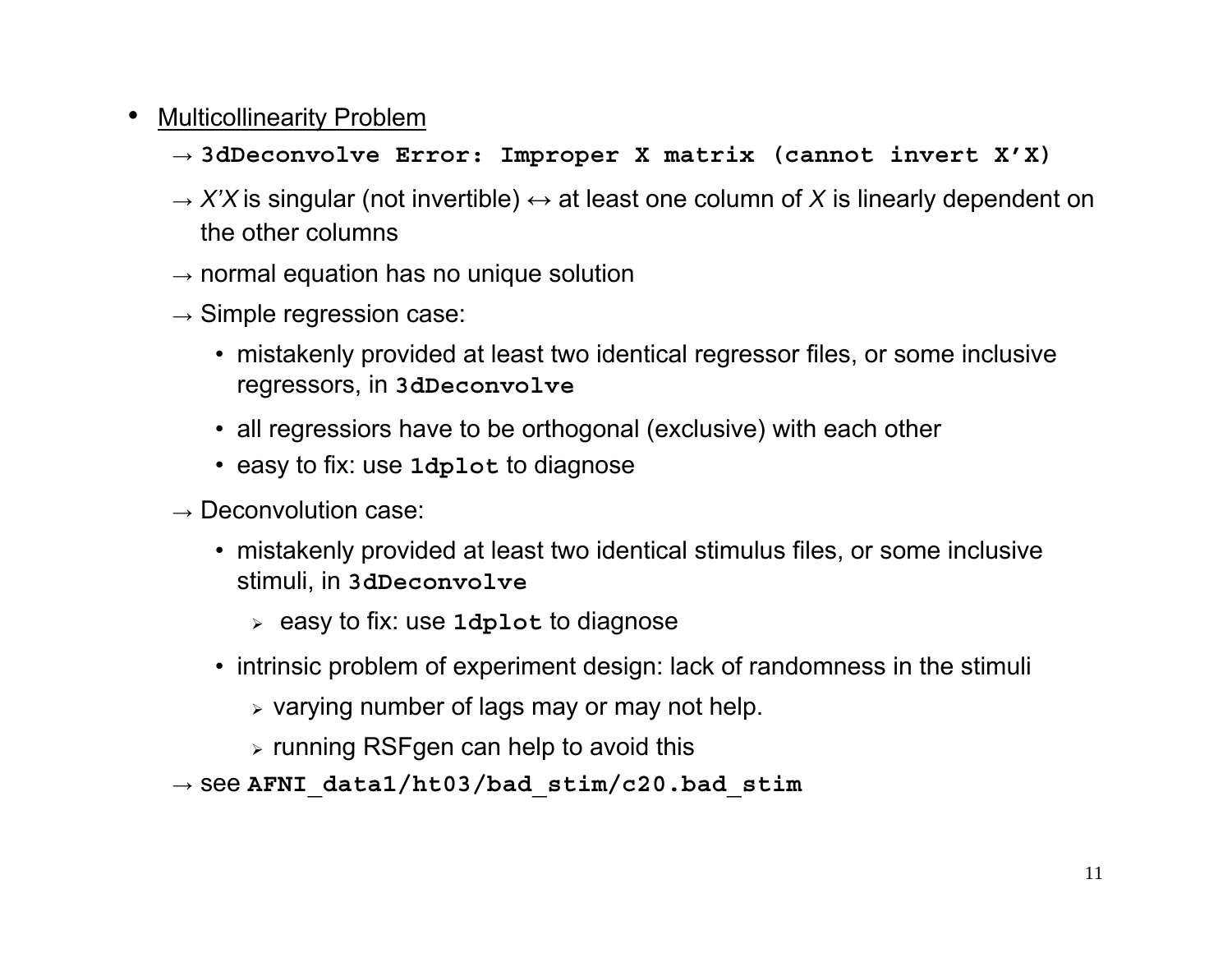- • Design analysis
	- $\rightarrow$  *X'X* invertible but *cond*(*X'X*) is huge  $\rightarrow$  linear system is sensitive  $\rightarrow$  difficult to obtain accurate estimates of regressor weights
	- $\rightarrow$  Condition number: a measure of system's sensitivity to numerical computation
		- *cond*(*M*) = ratio of maximum to minimum eigenvalues of matrix *M*
		- note, **3dDeconvolve** can generate both *X* and *(X'X)-1*, but not *cond*()
	- $\rightarrow$  Covariance matrix estimate of regressor coefficients vector  $\beta$ :
		- *<sup>s</sup>*2(β) = *(X'X)-1MSE*
		- *t* test for a contrast *c'*β (including regressor coefficient):

¾ *<sup>t</sup>* <sup>=</sup>*c'*β /sqrt(*c'* (X'X)-1*c MSE*)

- ¾ contrast for condition A only: *<sup>c</sup>* = [0 0 1 0 0]
- ¾ contrast between conditions A and B: *<sup>c</sup>* = [0 0 1 -1 0]
- ¾ sqrt(*c' (X'X)-1c*) in the denominator of the *<sup>t</sup>* test indicates the relative stability and statistical power of the experiment design
- sqrt(*c' (X'X)-1c*) = normalized standard deviation of a contrast *c'*β (including regressor weight)  $\rightarrow$  *these values are output by* **3dDeconvolve**
- smaller sqrt( $c'$   $(X'X)^{-1}c$ )  $\rightarrow$  stronger statistical power in *t* test, and less sensitivity in solving the normal equation of the general linear system
- RSFgen helps find out a good design with relative small sqrt(*c' (X'X)-1c*)